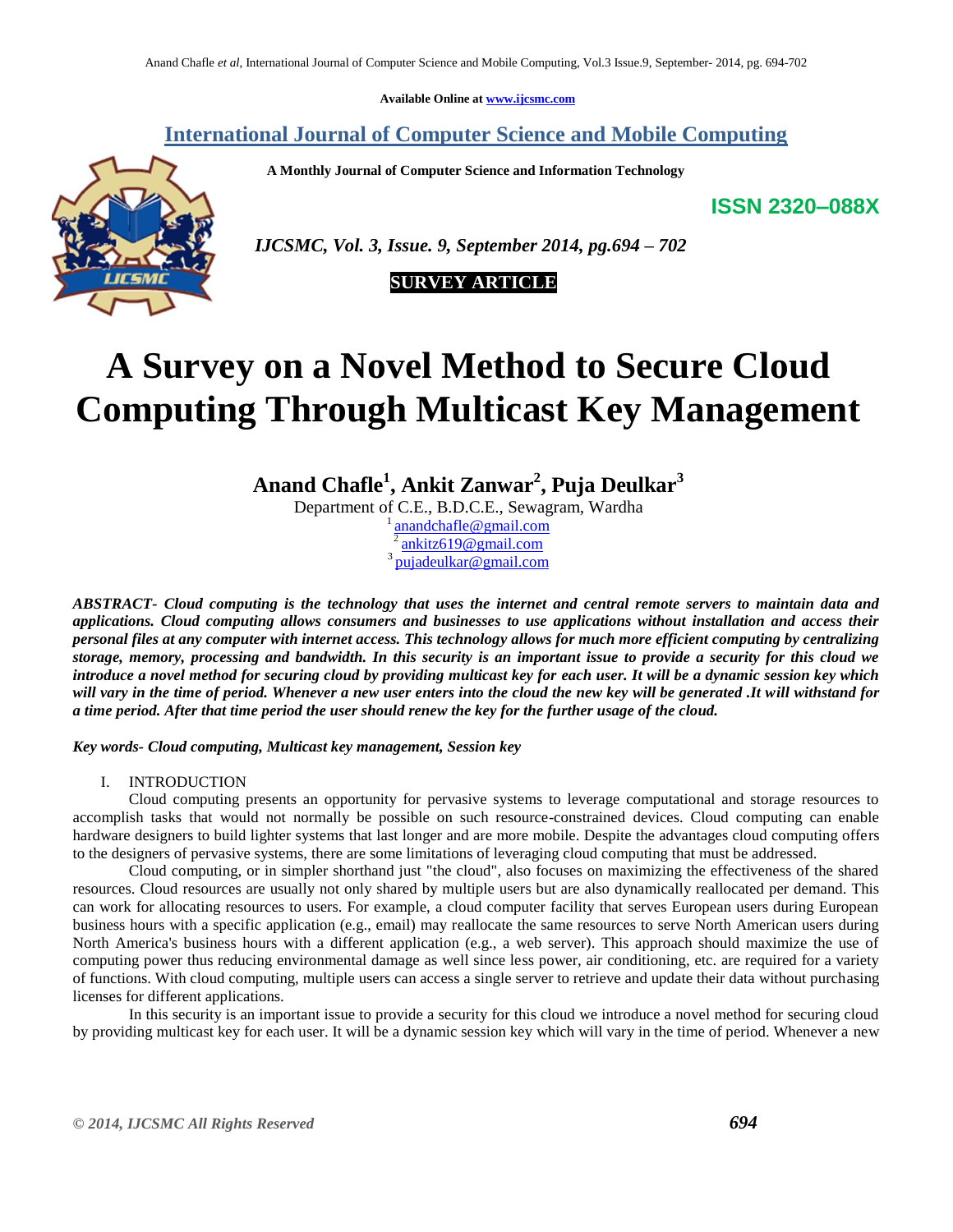user enters into the cloud the new key will be generated .It will withstand for a time period .After that time period the user should renew the key for the further usage of the cloud.

#### II. LITERATURE SURVEY

Paper [1] A Novel Method to Secure Cloud Computing Through Multicast Key Management International Conference On Information Communication And Embedded Systems Year 2013

In this paper an author proposed that whenever a new user enters into the cloud the new key will be generated .It will withstand for a time period .After that time period the user should renew the key for the further usage of the cloud. Paper [2] Generation of Shorter Length Keys for Broadcast and Multicast Services Using 2-way Hash Chain Schemes International Journal of Inventive Engineering and Sciences (IJIES) ISSN: 2319–9598, Volume-1, Issue-10, September 2013

This paper proposed our project is focused on new Key Management Scheme, called 2-way Hash Chains Scheme (2HCS), that focus on the reduction of transmission overhead caused above and thus, effectively reduces the number and the size of keying messages.

Paper [3] Hierarchical Identity-based Key Management in Cloud Computing Journal of Convergence Information Technology(JCIT) Volume 7, Number 20, Nov 2012

This paper present a hierarchical identity-based signcryption key management scheme in cloud computing. Their solution adopts identity-based signcryption technology. Identity-based signcryption not only provides privacy protection and unforgeability but also is more efficient manner than a composition of an encryption scheme with a signature scheme. The identity of entities which performs as public key, can simplifies key management in cloud computing. By our hierarchical solution, the scalability in cloud computing also is solved.

Paper [4] Efficient Key Management Scheme for Secure Multicast in MANET IJCSNS International Journal of Computer Science and Network Security, VOL.10 No.11, November 2010

In this paper, an efficient way of multicasting a secure data to a group using a hybrid key management scheme is discussed and from the results it is observed that the storage complexity, communication complexity and computation complexity are very much comparable with the existing method.

Paper [5] Publicly Verifiable Secret Sharing for Cloud-Based Key Management D.J. Bernstein and S. Chatterjee (Eds.): INDOCRYPT 2011, LNCS 7107, pp. 290–309, 2011. Springer-Verlag Berlin Heidelberg 2011

This paper takes such a holistic approach for the case of public-key encryption which is one of the most basic cryptographic tasks. The approach boils down to formalizing the security of public-key encryption in the presence of PVSS. We present such formalization and observe that the PVSS scheme of Stadler can be shown to satisfy our definition, albeit in the Random Oracle Model.

# III. PROPOSED WORK

The proposed work is planned to be carried out in the following manner



Fig.1: Basic system architecture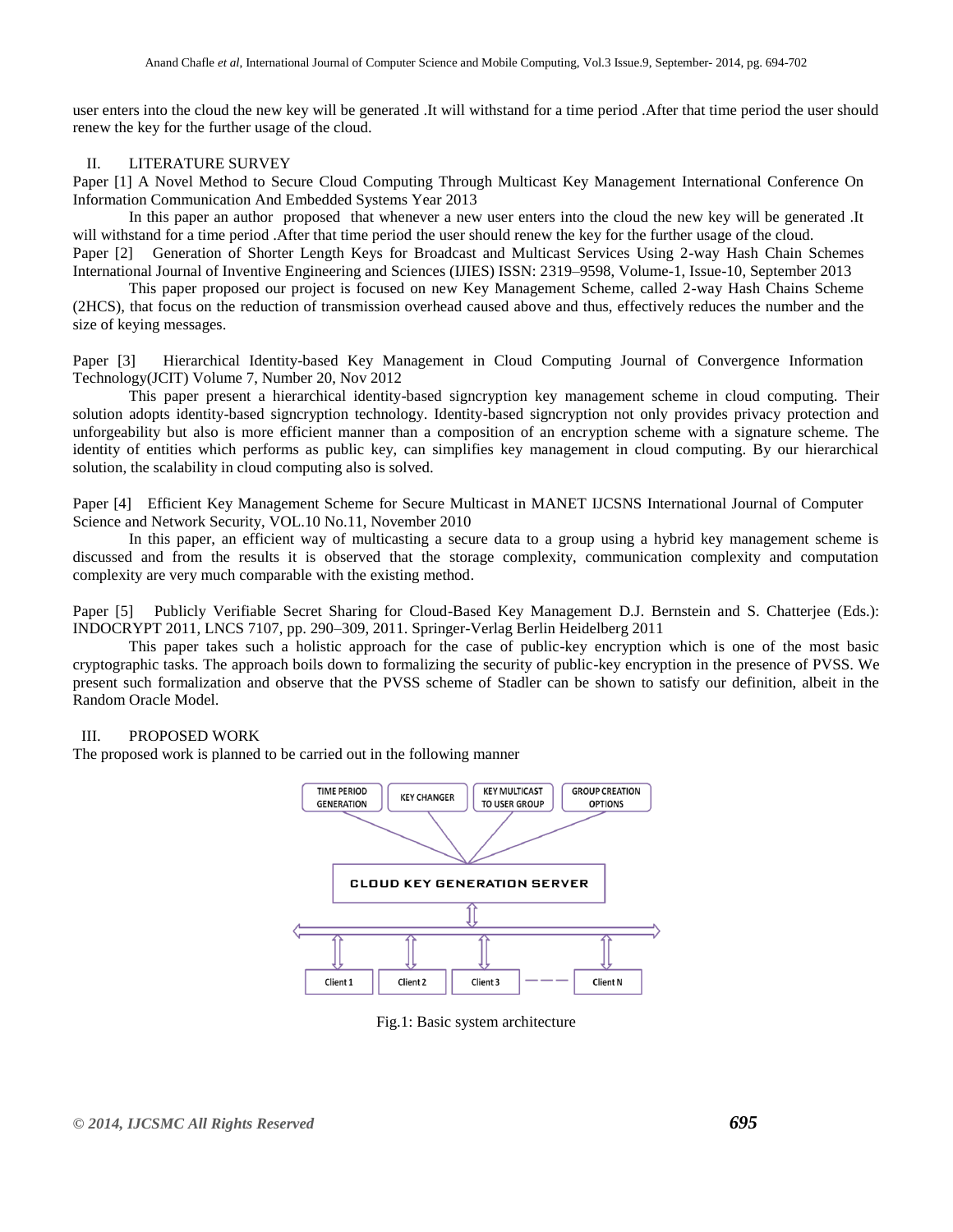## *A. Keys*

The active members of the group receive security featured associations that include encryption keys, authentication/integrity keys, cryptographic policy that describes the keys, and attributes such as an index for referencing the security association (SA) particular objects contained in the SA*GCKSrole.*

In addition to the policy associated with group keys, the group owner or the Group Controller and Key Server (GCKS) may define and enforce group membership, key management, data security, and other policies that may or may not be communicated to the entire membership.

## *B. Periodic refresh of keys*

The determined survival of the keys are periodically refreshed

#### *C. Maintenance protocol during addition and removal of group members*

The protocol should facilitate addition and removal of group members. Members who are added may optionally be denied access to the key material used before they joined the group, and removed members should lose access to the key material following their departure.

D. The protocol should support a scalable group rekey operation without unicast exchanges between members and a Group Controller and Key Server (GCKS), to avoid overwhelming a GCKS managing a large group.

E. The key management protocol should offer a framework for replacing or renewing transforms, authorization infrastructure, and authentication systems.

## G*. Applying Multicast Key Management for Cloud Computing.*

With this set methodology of secure multicast key management on cloud is been protected .The cloud users are grouped according to their interests for (e.g. business, news, entertainment etc.). For each group a different set of keys been provided for each users .Each group is been structurised in the form of tree [1]



Fig 2: Group Multicasting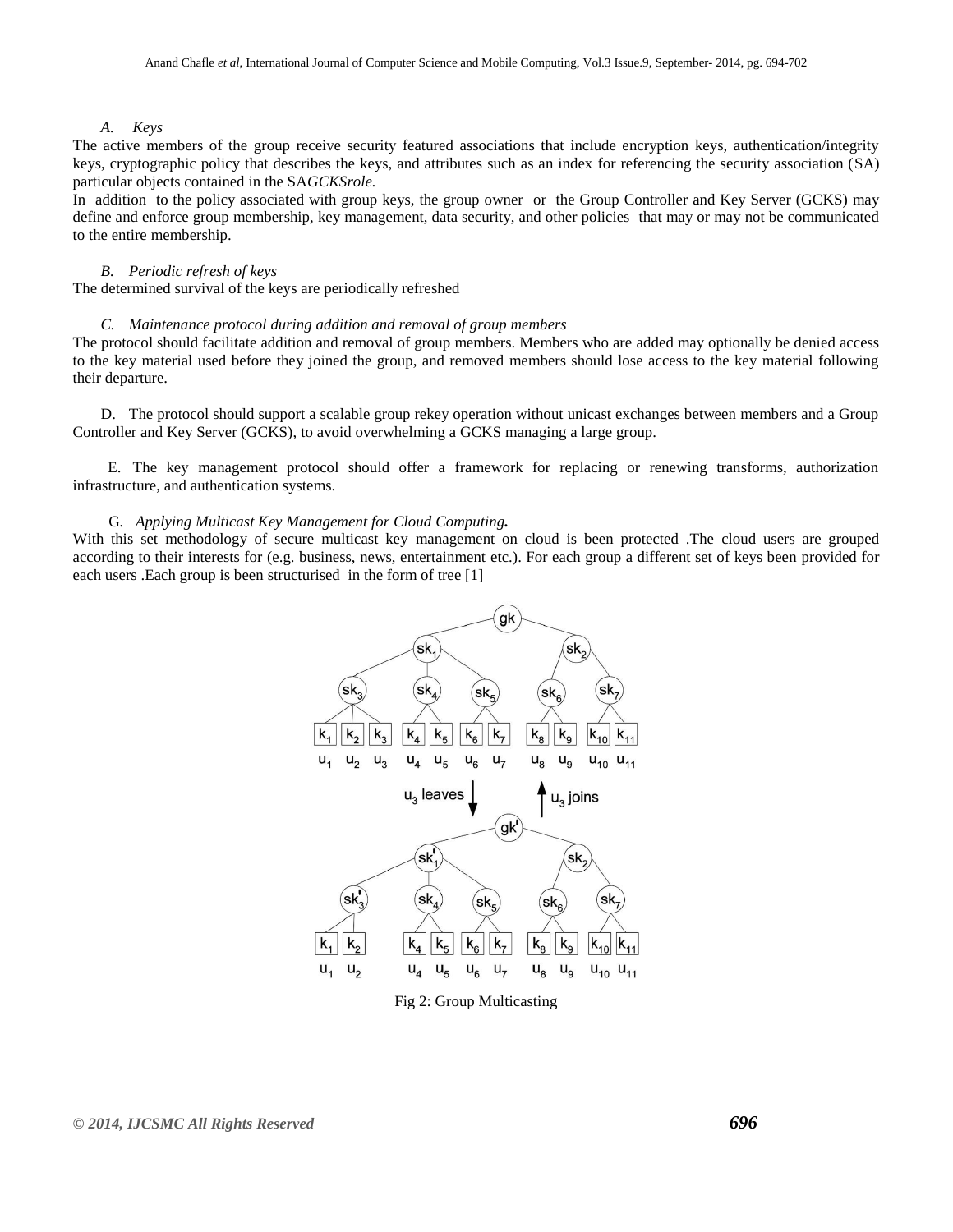Whenever a user enters the group or exist the group the group key will be changed in periodical manner. In this two group operation is been performed one is JOIN and other one is LEAVE.

JOIN:

Whenever a new member joins the group the centralized server or cloud server gives the UID to the new member and calculates the new group key. It is first sent to the new member by unicast. It is then encrypted by the old group key and sent to all the remaining members by one multicast. This can be further enhanced by considering the following three scenarios a) Number of leave request equal to join request

b) Number of leave request is less than join request

c) Number of leave request is greater than join request

# LEAVE:

Whenever a present member leaves the group, the group member should send a leaving request to the centralized server or cloud server accepting request the cloud server will relieve the outgoing member and change the key at once to be a security measure by that out went member will not know about new transaction in the cloud. By that the security is established in the cloud. In each cloud the tree structure is maintained and whenever the new member enters or the old member relieve the cloud the new set of multicast key will be generated through centralized cloud and it will be disseminated securely among the group members. By that key the clients can communicate with the centralized cloud for information transaction

# IV. AES ALOGRITHM

AES is based on a design principle known as a Substitution permutation network. It is quite fast in case of software as well as hardware. Unlike its predecessor, DES, AES does not use a Feistel network.AES has a fixed block size of 128 bits and a key size of 128, 192, or 256 bits, whereas Rijndael can be specified with block and key sizes in any multiple of 32 bits, with a minimum of 128 bits.

The block size has a maximum of 256 bits, but the key size has no theoretical maximum.AES operates on a 4×4 column-major order matrix of bytes. In AES most of the time calculations are carried out in a special finite field.

# **Working Of AES:**

Advanced Encryption Standard or AES was invented by Joan Daemen and Vincent Rijmen, and accepted by the US federal government in 2001 for top secret approved encryption algorithms. It is also referred to as Rijndael, as it is based off the Rijndael algorithm. Reportedly, this standard has never been cracked.

AES has three approved key length: 128 bits, 192 bits, and 256 bits. To try to explain the process in simple terms, an algorithm starts with a random number, in which the key and data encrypted with it are scrambled though four rounds of mathematical processes. The key that is used to encrypt the number must also be used to decrypt it.

The four rounds are called SubBytes, ShiftRows, MixColumns, and AddRoundKey. During SubBytes, a lookup table is used to determine what each byte is replaced with. The ShiftRows step has a certain number of rows where each row of the state is shifted cyclically by a particular offset, while leaving the first row unchanged. Each byte of the second row is shifted to the left, by an offset of one, each byte in the third row by an offset of two, and the fourth row by an offset of three. This shifting is applied to all three key lengths, though there is a variance for the 256-bit block where the first row is unchanged, the second row offset by one, the third by three, and the fourth by four. The four bytes are taken as input and generated as output.

In the fourth round, the AddRoundKey derives round keys from Rijndael's key schedule, and adds the round key to each byte of the state. Each round key gets added by combining each byte of the state with the corresponding byte from the round key. Lastly, these steps are repeated again for a fifth round, but do not include the MixColumns step. These algorithms essentially take basic data and change it into a code known as cipher text. The larger the key, the greater number of potential patterns that can be created. This makes it extremely difficult to descramble the contents, which is why AES has been Teflon-coated.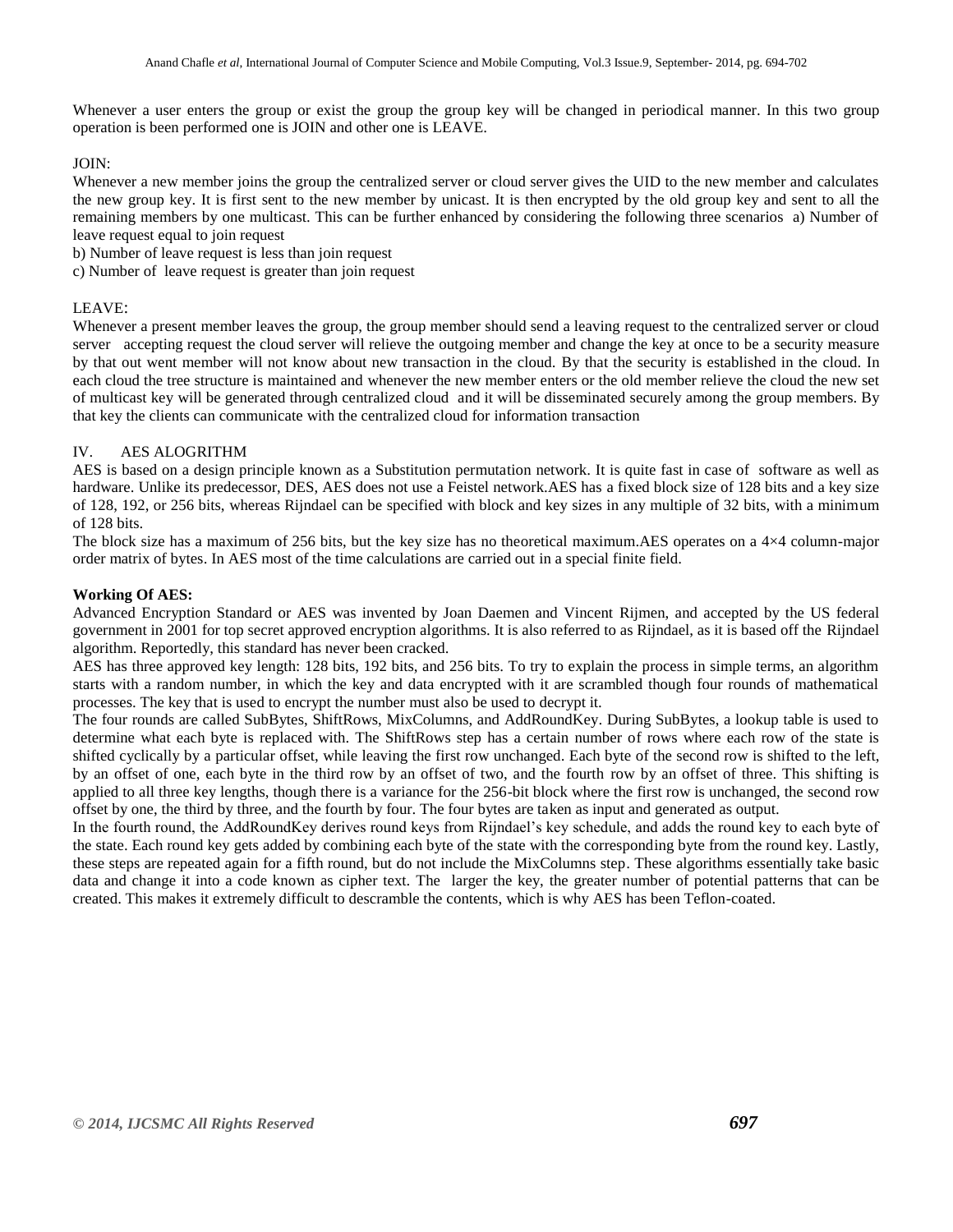

Fig 3: Working of AES algorithm

# **AES ALGORITHM:**

1. **KeyExpansion**—round keys are derived from the cipher key using Rijndael's key schedule

# **2. Initial Round**

1. **AddRoundKey**— every byte of the state is joined together with the round key utilizing bitwise xor.

# **3. Rounds**

1. **SubBytes**—a non-linear substitution step where each byte is supplanted with an alternate as per a lookup table.

2. **ShiftRows**— a transposition step where each one line of the

state is moved cyclically a specific number of steps.

3. **MixColumns**— a blending operation which works on the

sections of the state, joining together the four bytes in every segment.

4**. AddRoundKey---** the subkey is combined with the state.

# **4. Final Round** (no MixColumns)

- 1. SubBytes
- 2. ShiftRows
- 3. AddRoundKey

# **The Shift Rows step:**

In the Sub Bytes step, every byte in the network is overhauled utilizing a 8-bit substitution box, the Rijndael S-box.This operation gives the non-linearity in the figure. The S-box used is derived from the multiplicative inverse over GF(28), known to have good non-linearity properties. To avoid attacks based on simple algebraic properties, the S-box is constructed by combining the inverse function with an invertible affine transformation. The S-box is also chosen to avoid any fixed points (and so is a derangement), and also any opposite fixed points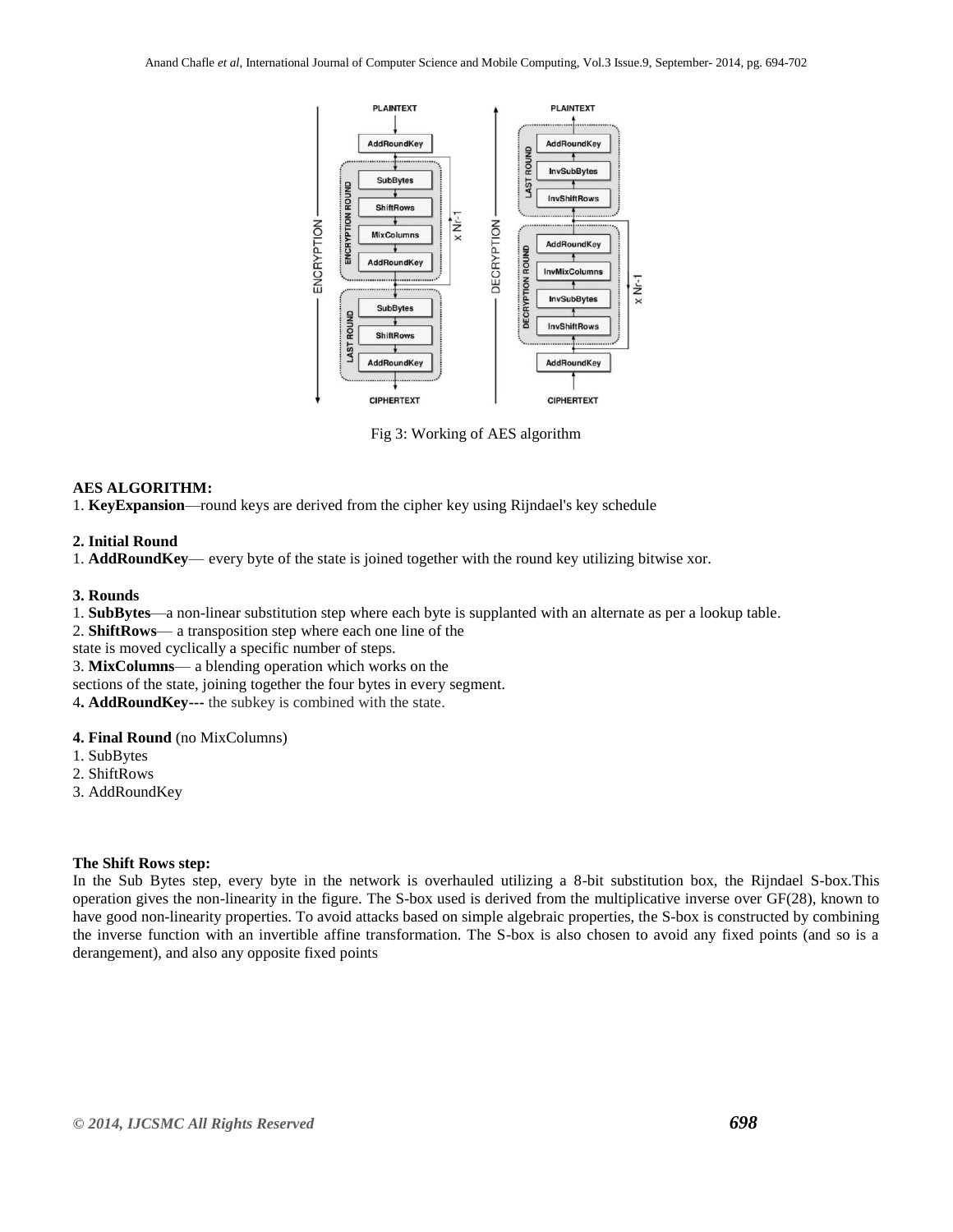

#### **The Shift Rows step**

In the Shift Rows step, bytes in each row of the state are shifted cyclically to the left. The number of places each byte is shifted differs for each row. The Shift Rows step operates on the rows of the state; it cyclically shifts the bytes in each row by a certain offset. For AES, the first column is left unaltered. Every byte of the second column is moved one to the left.

Essentially, the third and fourth columns are moved by balances of two and three individually. For the square of size 128 bits and 192 bits the moving example is the same Thusly, each section of the yield state of the Shift Rows step is made

of bytes from every section of the info state (Rijndael variations with a bigger square size have somewhat diverse counterbalances). In the case of the 256-bit block, the first row is unchanged and the shifting for second, third and fourth row is 1 byte, 3 bytes and 4 bytes respectively—this change only applies for the Rijndael cipher when used with a 256-bit block, as AES does not use 256-bit blocks.



## **The Mix Columns step**

In the MixColumns step, each column of the state is multiplied with a fixed polynomial  $c(x)$ . In the MixColumns step, the four bytes of each column of the state are combined using an invertible linear transformation. The MixColumns function takes four bytes as input and outputs four bytes, where each

Input byte influences every one of the four output bytes. Together with Shiftrows, Mixcolumns gives dispersion in the figure. During this operation, each column is multiplied by the known matrix that for the 128 bit key is

The multiplication operation is defined as: multiplication by 1 means leaving unchanged, multiplication by 2 means shifting byte to the left and multiplication by 3 means shifting to the left and then performing xor with the initial un-shifted value. After shifting a contingent xor with 0x11b ought to be performed if the move worth is bigger than 0xff.

In more general sense, every segment is dealt with as a polynomial over Gf(28) and is then reproduced modulo x4+1 with an altered polynomial  $c(x) = 0x03 \cdot x3 + x2 + x + 0x02$ . The coefficients are shown in their hexadecimal likeness the parallel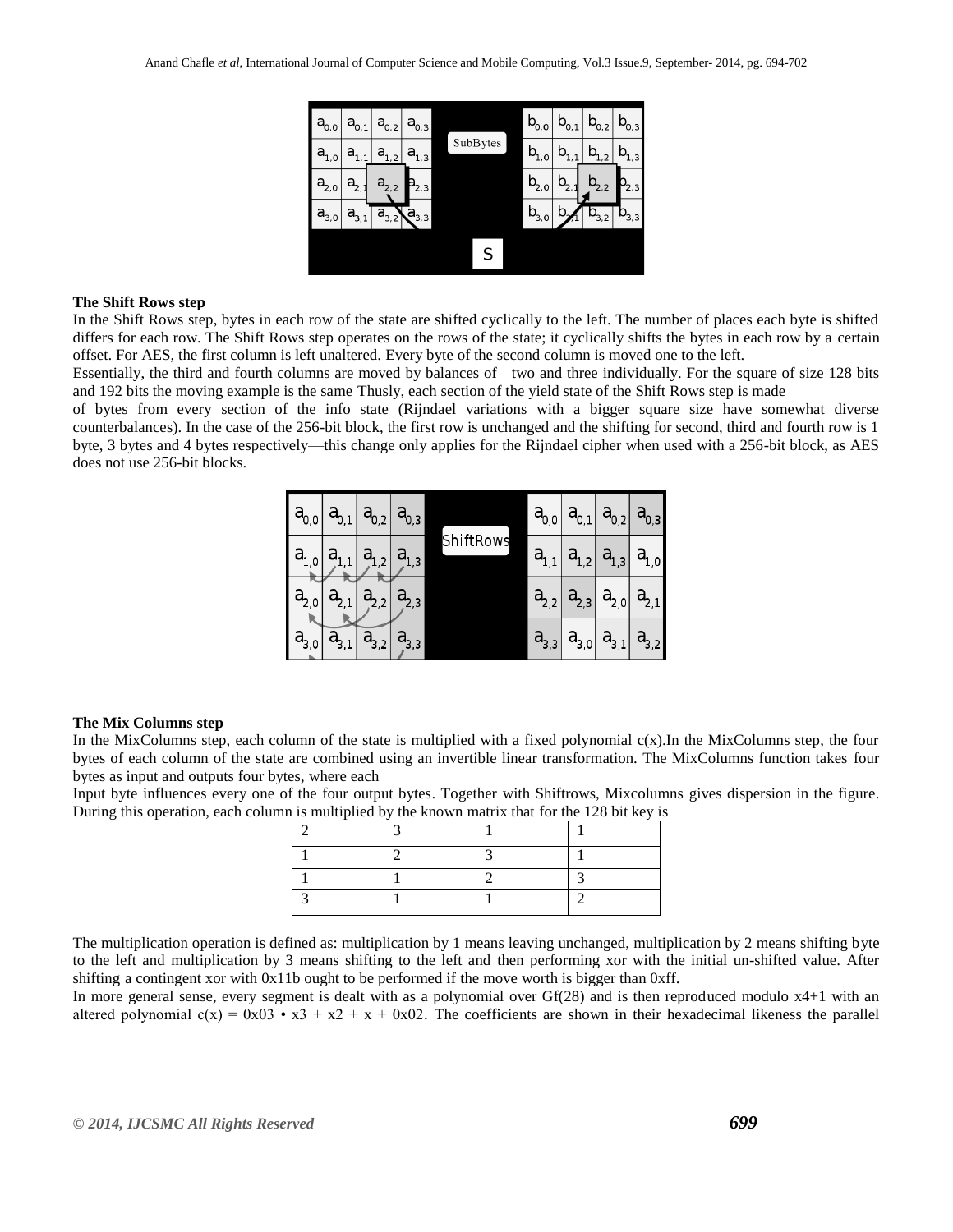representation of bit polynomials from  $Gf(2)[x]$ . The Mixcolumns step can additionally be seen as an increase by a specific MDS network in a limited field. This methodology is portrayed further in the article Rijndael blend sections.



## **The AddRoundKey step:**

In the AddRoundKey step, each byte of the state is combined with a byte of the round subkey using the XOR operation (ı). In the AddRoundKey step, the subkey is combined with the state. For each round, a subkey is derived from the main key using Rijndael's key schedule; each subkey is the same size as the state. The subkey is added by combining each byte of the state with the corresponding byte of the subkey using bitwise XOR.



## CRITERIA OF A CRYPTOGRAPHIC ALGORITHM

The security of the model has been analysis on the basis of their encryption algorithm and the key management. It has been observed that the encryption algorithm have their own characteristics; one algorithm provides security at the cost of hardware, other is reliable but uses more number of keys, one takes more processing time. This section shows the various parameters which plays an important role while selecting the cryptographic algorithm. The Algorithm found most promising is AES Algorithm with 256 bit key size(256k).

## V. CONCLUSION

Security of data in cloud is one of the major issues in cloud computing environment. This paper surveyed the various existing security measures in cloud computing and compare their various security parameters. Multicast key management will provide better security for the cloud for the secure data transaction, through keying and rekeying process. The security of the cloud can extend by applying some batch rekeying methods which will avoid further complexity in rekeying.

#### **REFERENCES**

- *[1] V. Sathana and J. Shanthini,"Automated Security Providence For Dynamic Group In Clode"In International Journal Of Innovative Research In CE",Vol.2,Special Issue 3,July 2014.*
- *[2] B Bhavani Bai,"Ensuring Security At Data Level In Cloud Using Multi Cloud Architecture",In International Journal Of Science And Technology,(ISSN 2321-919X) June 2014.*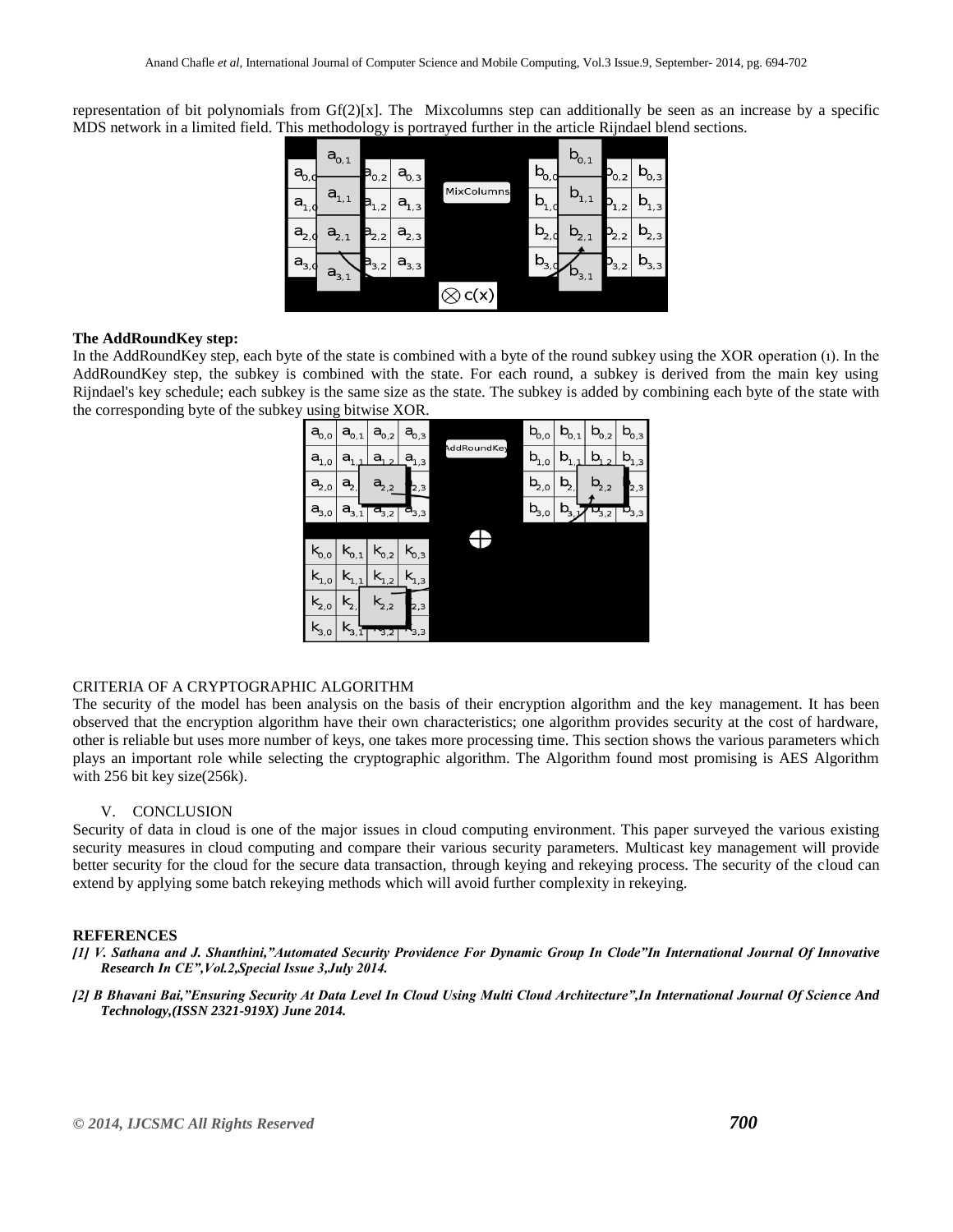- *[3] Anurag Singth Tomar,Gaurav Kumar Tak"Secure Group Key Agreement with Node Authentication"In International Journal Of Advancee Research In Computer Engineering and Technology(IJARCET),Vol.3,Issue 4,April 2014.*
- *[4] Anu Kumari , Krishna Bansal"Secure resource location with the help of phonic coordinate system and host authentication in cloud environment", Vol. 3(2).*
- *[5] K.Sriprasadh,Saicharansrinivasan,and O. Pandithurai" A Novel Method To Secure Cloud Computing Through Multicast Key Management", In International Conference Of Information Communication,2013.*
- *[6] Rabi Prasad Padhy,Manas Rajan Patra and Suresh Chandra Satapathy"Cloud Computing Security Issues And Research Challenges",International Journal Of Computer Seience and IT ,Vol. 1,No.2,2011.*
- *[7] Navai Jose,Chara Knmani A"Data Security Model Enhancement In Cloud Environment", In Journal Of Computer Science And Engineering"(IOSR-JCE),Vol.10,Issue 2,2013.*
- *[8] Gansen Zhao, Chunming Rongy, Jin Liz, Feng Zhangx and Yong Tang, "Trusted Data Sharing over Untrusted Cloud Storage Providers," 2nd IEEE International Conference on Cloud Computing Technology and Science.*
- *[9] (U.S.) Nicholas. Carr, fresh Yan Yu, "IT is no longer important: the Internet great change of the high ground - cloud computing," The Big Switch:Rewining the World,from Edison to Google, , ITIC Publishing House, October 2008 1-1*
- *[10] Ya-Qin Zhang, of computing in the "cloud - Client", The Economic Observer reported, the future http://www.sina.com.cn, 2008 Nian 07 Yue 12 Ri 14:30*
- *[8 ]Damini E, Di Vermercati SDC, Foresti S, Jajodia S, Paraboschi S, Samarati P, 2008, ""Balancing confidentiality and efficiency in untrusted relational DBMSS"", SIGMOD RIn:Proceedings of the 10th ACM conference on computer and communications security,pp. 93-102.*
- *[9] Atallah MJ, Frikken KB, Blanton M, 2009 "Dynamic and efficient key management for access hierarchies" In:Proceedings of the 12th ACM conference on computer and communications security, pp. 190–202.*
- *[10] Atallah M J, Blanton M, Fazio N, 2009, Frikken KB, "Dynamic and efficient key management for access hierarchies" ACM Transactions on Information and System Security, pp.18:1–43.*
- *[11] Di Vimercati SDC, Foresti S, Jajodia S, Paraboschi S, Samarati P, 2008. "Over-encryption: management of access control evolution on outsourced data", In:Proceedings of the 33rd international conference on very large databases, pp.123–34.*
- *[12] Di Vimercati SDC, Foresti S, Jajodia S, Paraboschi S, Samarati P, 2007, "A data outsourcing architecture combining cryptography and access control" In:Proceedings of the 2007 ACM workshop on computer security architecture, pp.63–9.*
- *[13] Germano Caronni , Marcel Waldvogel\_ , Dan Sun\_ , Bernhard Plattner\_, "Efficient Security for Large and Dynamic Multicast Groups" First publ. in: Proceedings / Seventh IEEE Workshops on Enabling Technologies: Infrastructure for Collaborative Enterprises WET ICE '98), June 1998, Stanford, California, USA, pp. 376-383 (Access on dated:13-sep2013)*
- *[14] D. V. Naga Raju, Dr. V. Valli Kumari and Dr. K. V.S.V.N. Raju," Efficient Distribution of Conference Key for Dynamic Groups", International Journal of Computer Theory and Engineering, Vol. 2, No. 4, August, 2010 1793-8201 (Access on dated:13-sep-2013)*
- *[15] Re\_k Molva, Alain Pannetrat, "Scalable Multicast Security in Dynamic Groups" (Access on dated:13-sep-2013)*
- *[16] Fu-Kuo Tseng, and Rong-Jaye Chen, " Enabling Searchable Dynamic Data Managementfor Group Collaboration in Cloud Storages" (Access on dated:13-sep-2013)*
- *[17] Boyang Wang †,‡, Sherman S.M. Chow §, Ming Li ‡, and Hui Li † † State Key Laboratory of Integrated Service Networks, Xidian University, Xi"an, China ‡ "Storing Shared Data on the Cloud via Security-Mediator", 2013 IEEE 33rd International Conference on Distributed Computing Systems (Access on dated:13-sep-2013)*